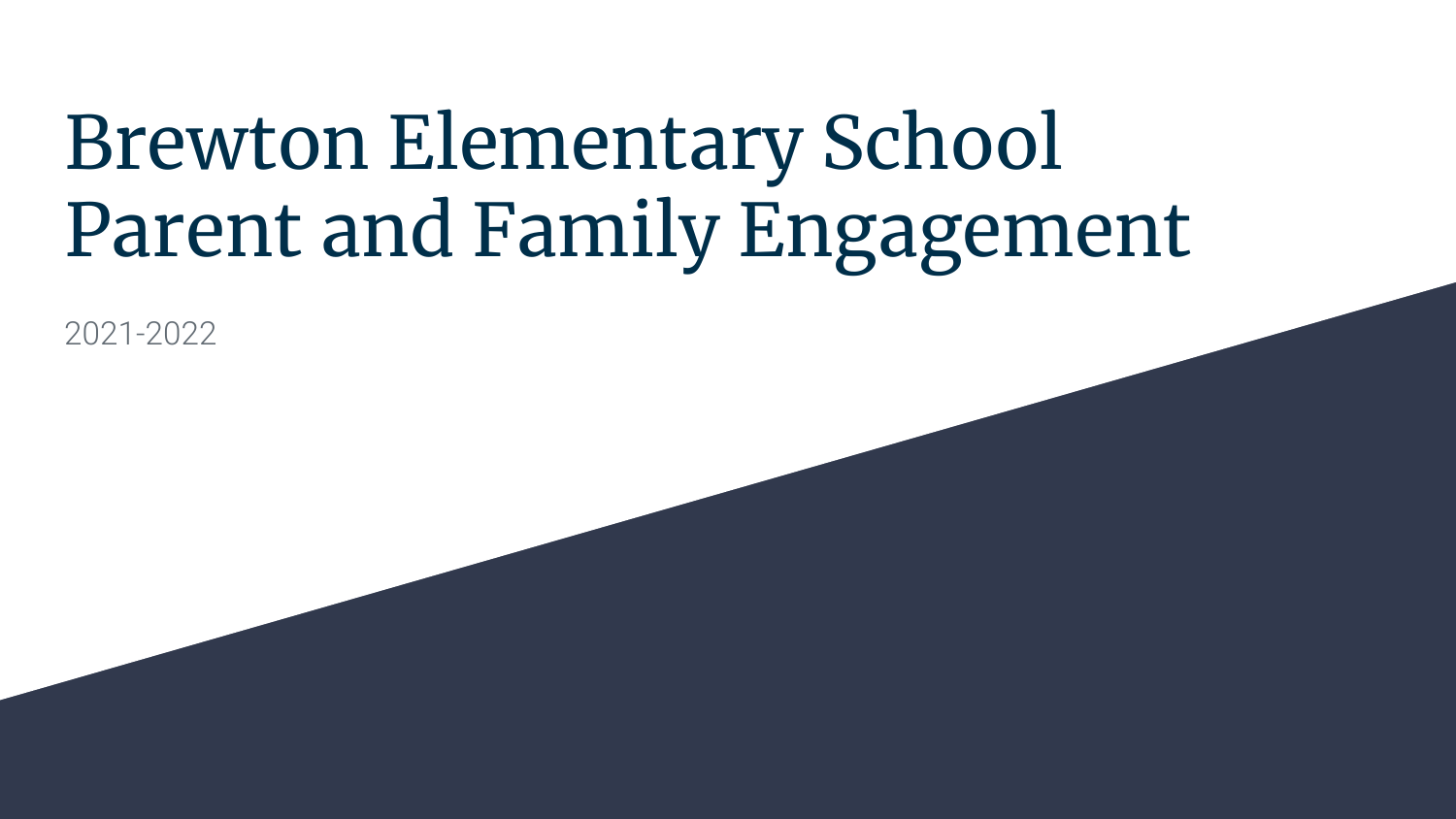The goal of Brewton Elementary School is to actively engage, encourage, and support the participation of parents in the education of their children. Our school system believes that parents are their children's first and most important teacher.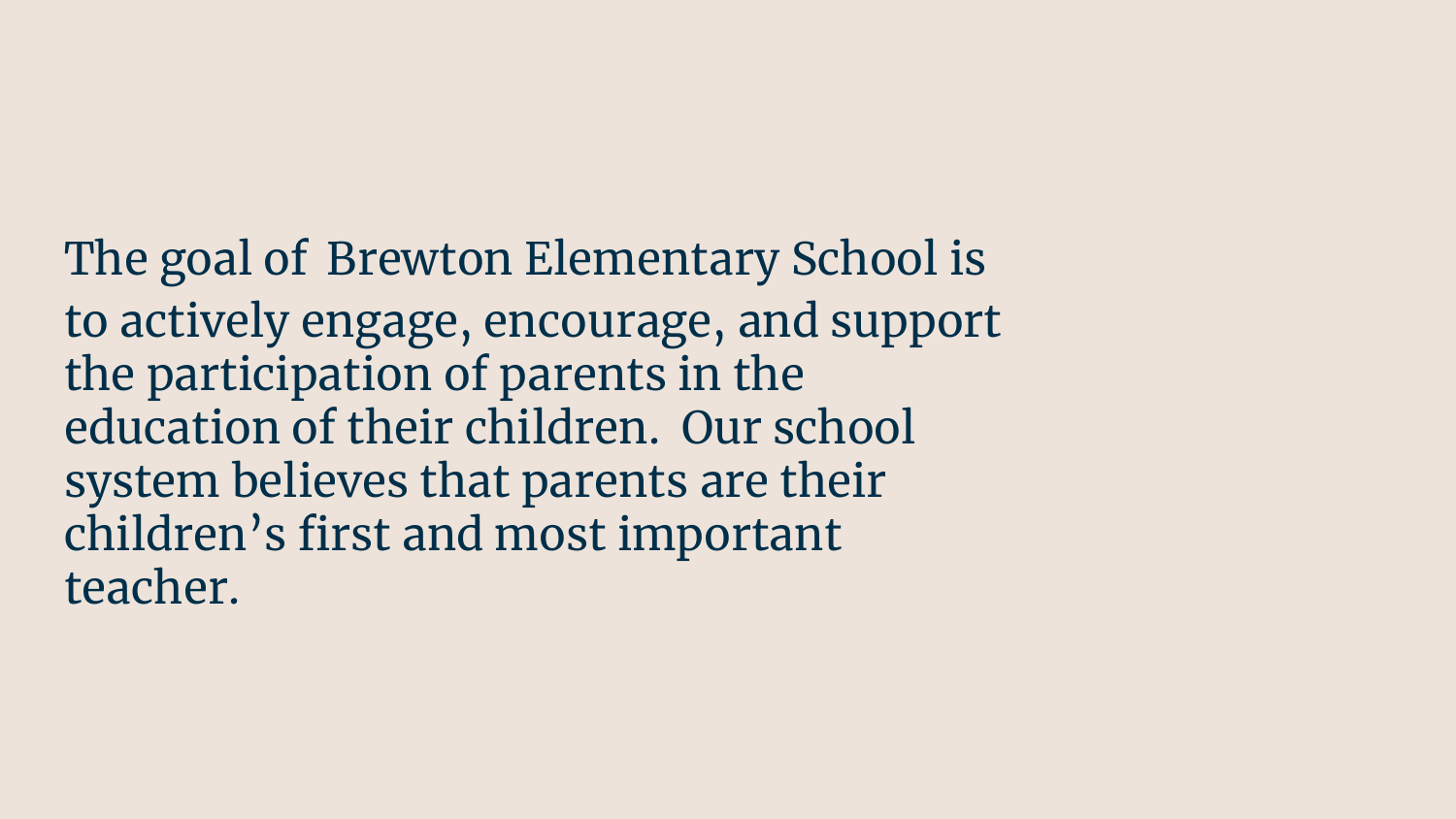### Parent and Family Engagement Contacts: District - Heidi Knapp BES- Debbie Stokes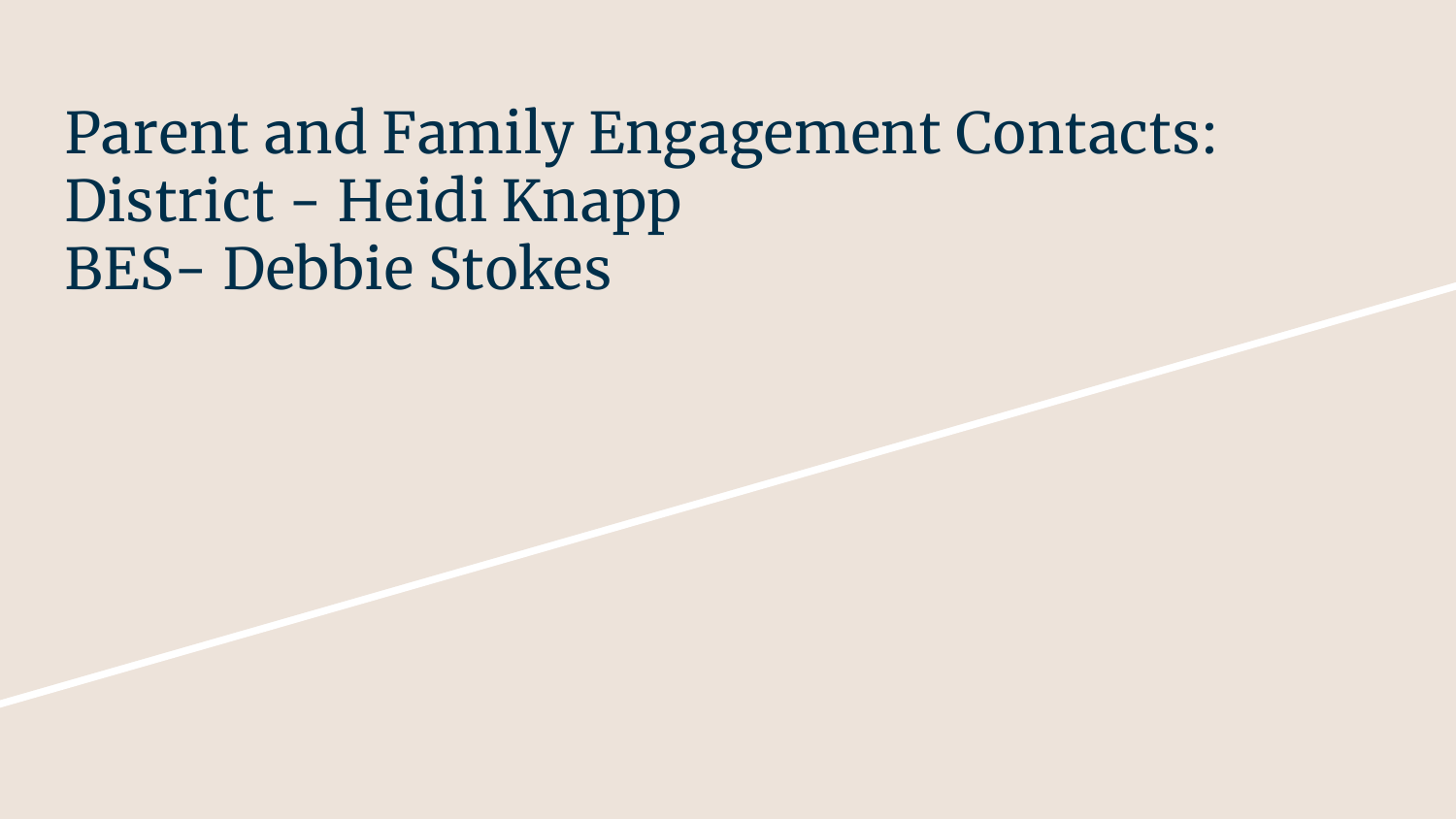- Title I, Part A **and A Consumer A Consumer A Consumer A Consumer A Consumer A Consumer A Consumer A Consumer A Consumer A Consumer A Consumer A Consumer A Consumer A Consumer A Consumer A Co that all children have a fair, equal, and significant opportunity to obtain a high-quality education and reach proficiency on challenging State academic achievement standards.** 
	- **Brewton Elementary School and Brewton Middle School are Title I schools. Both are Schoolwide programs.**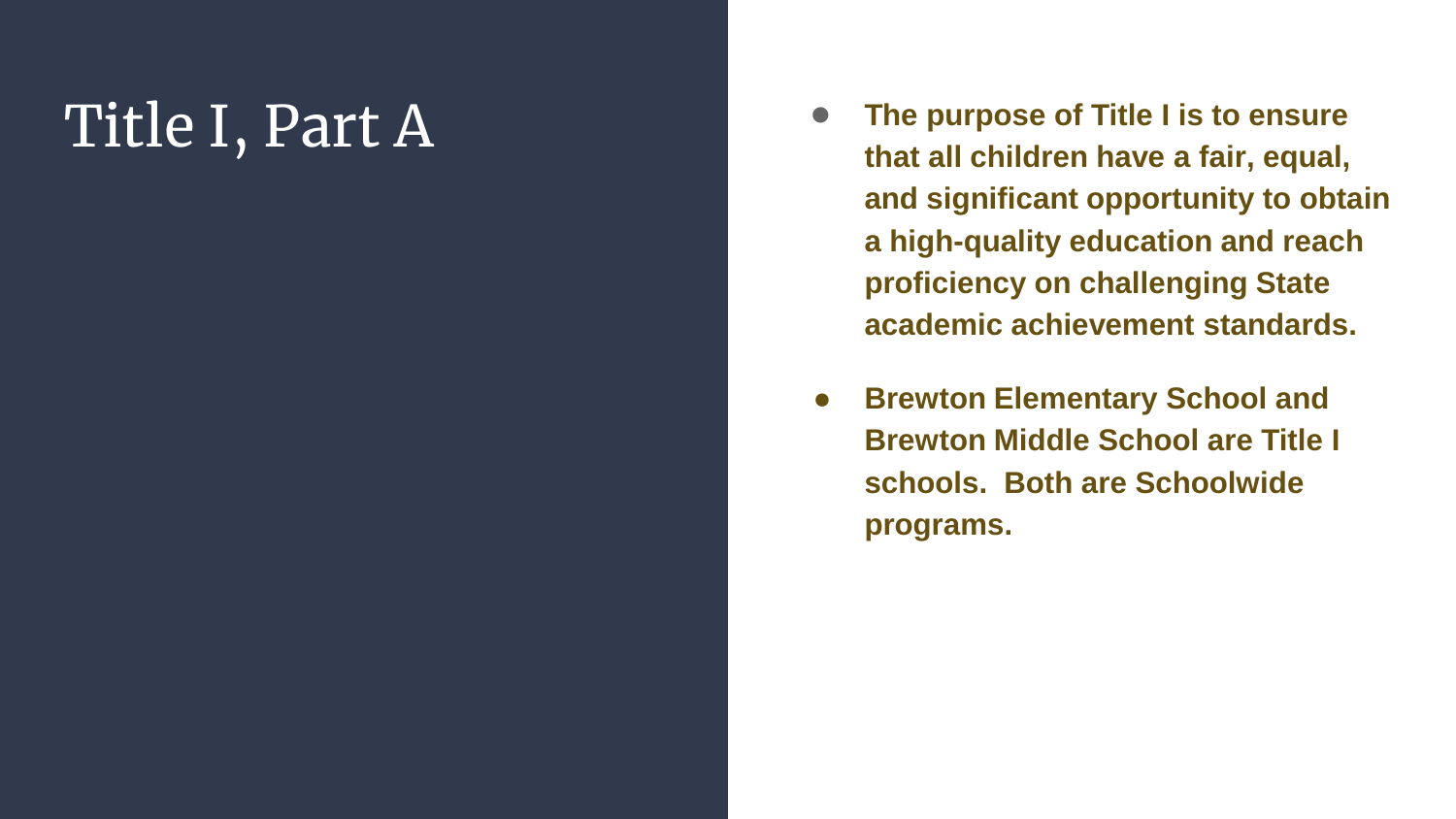



#### **Justice**

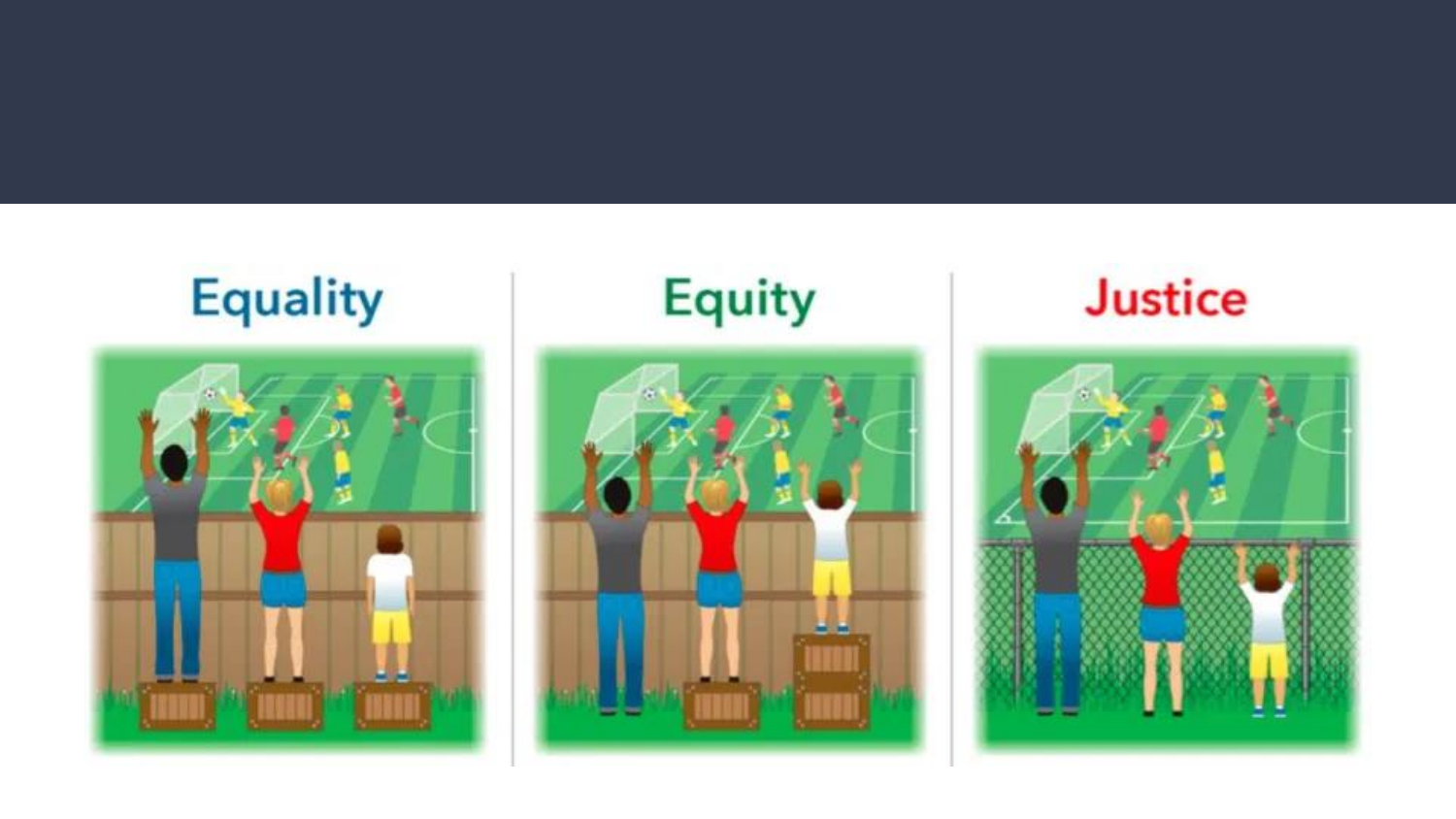## **Parent and Family Engagement Plan**

Each school district and Title I school has a Parent and Family Engagement Plan. Our plans are located on the school's website and printed copies are available in each location's office.

#### **Elements of the Plan Include:**

- Parent's Right to Know
- Parent Trainings to increase student achievement
- Communication methods between home and school
- Flexible Meeting Times
- Accessibility for parents
- Provide materials and resources for parents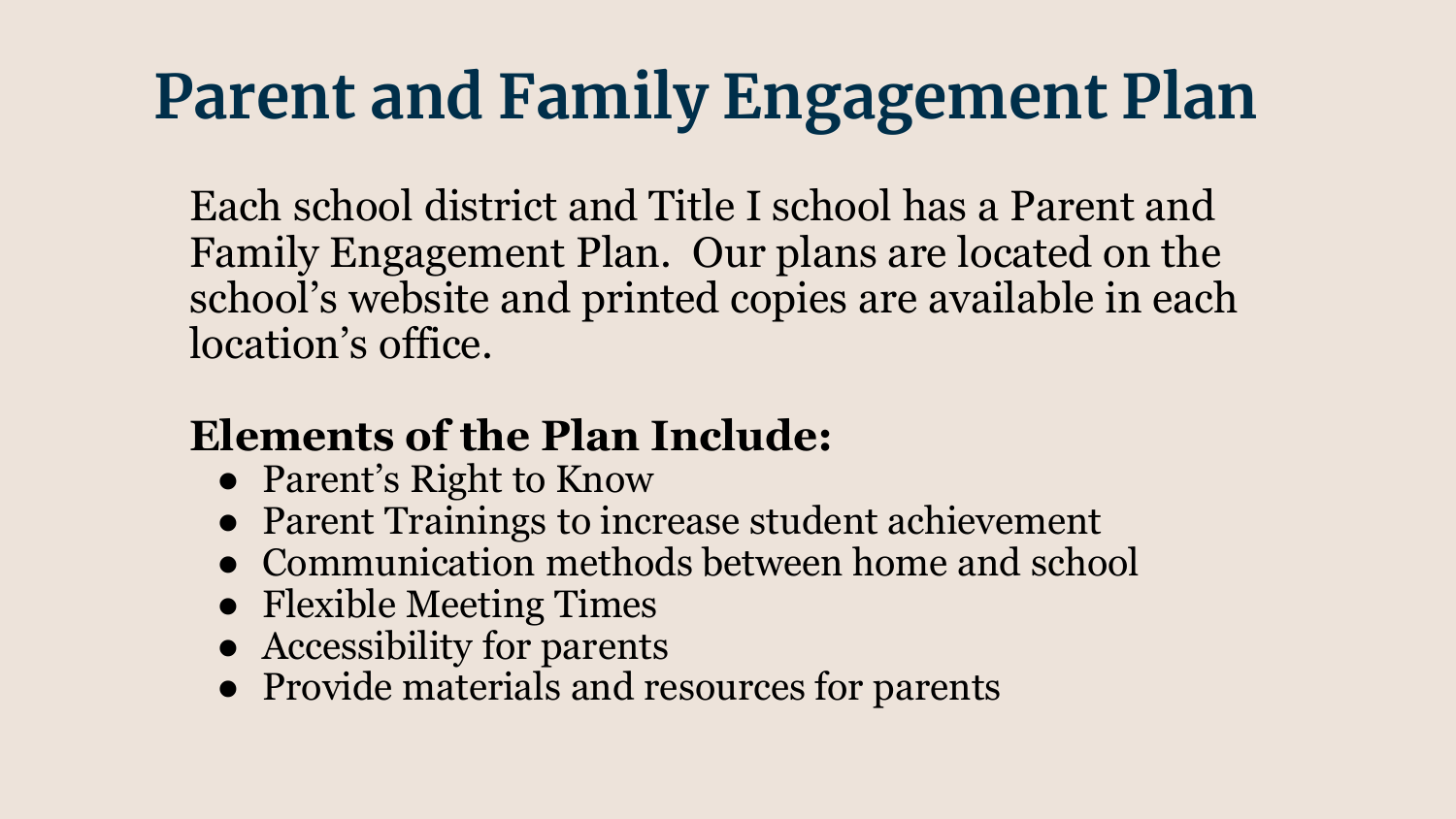## Parents as Partners! - Parents' Right to Know

- Be provided information on your child's level of achievement on assessments in Reading/Language Arts, Writing, Mathematics, and Science
- Request and receive information on the qualifications of your child's teacher and paraprofessionals who are working with your child
- Be informed if your child is taught by a non-certified teacher for four or more consecutive weeks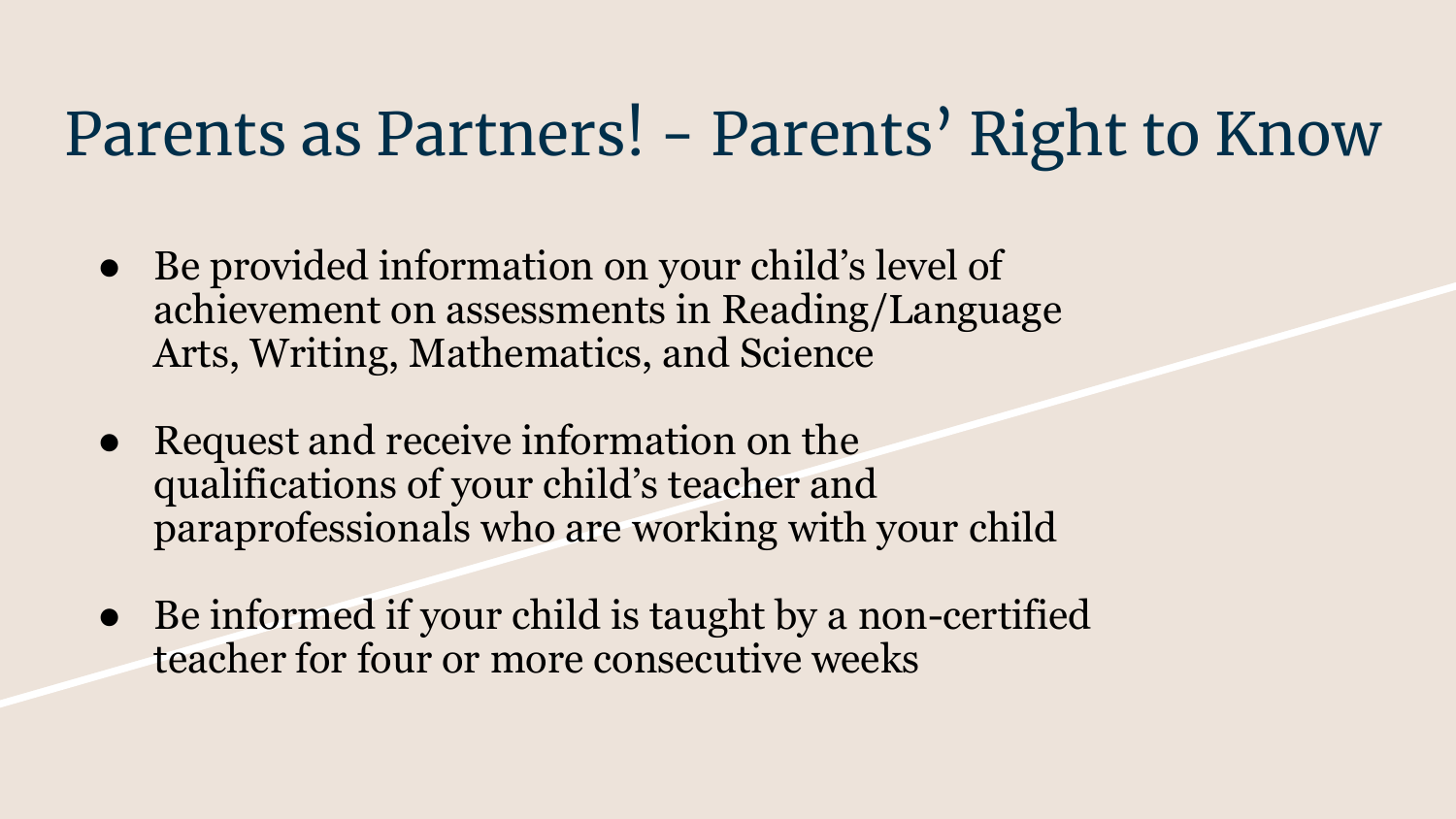### Parents as Partners!

As parents and guardians, you have the right to be involved in the development of the following plans and documents for your school:

- Continuous Improvement Plan (CIP)
- Parent Teacher Compacts
- Parent and Family Engagement Plan (PFEP) for the school and district

#### **WE Need YOU!**

Parents and guardians are invited to attend meetings to express opinions and to formulate suggestions related to the education of their child. A form of communication, on which we frequently rely, is surveys. The survey data allows us to hear voices, even if they are anonymous.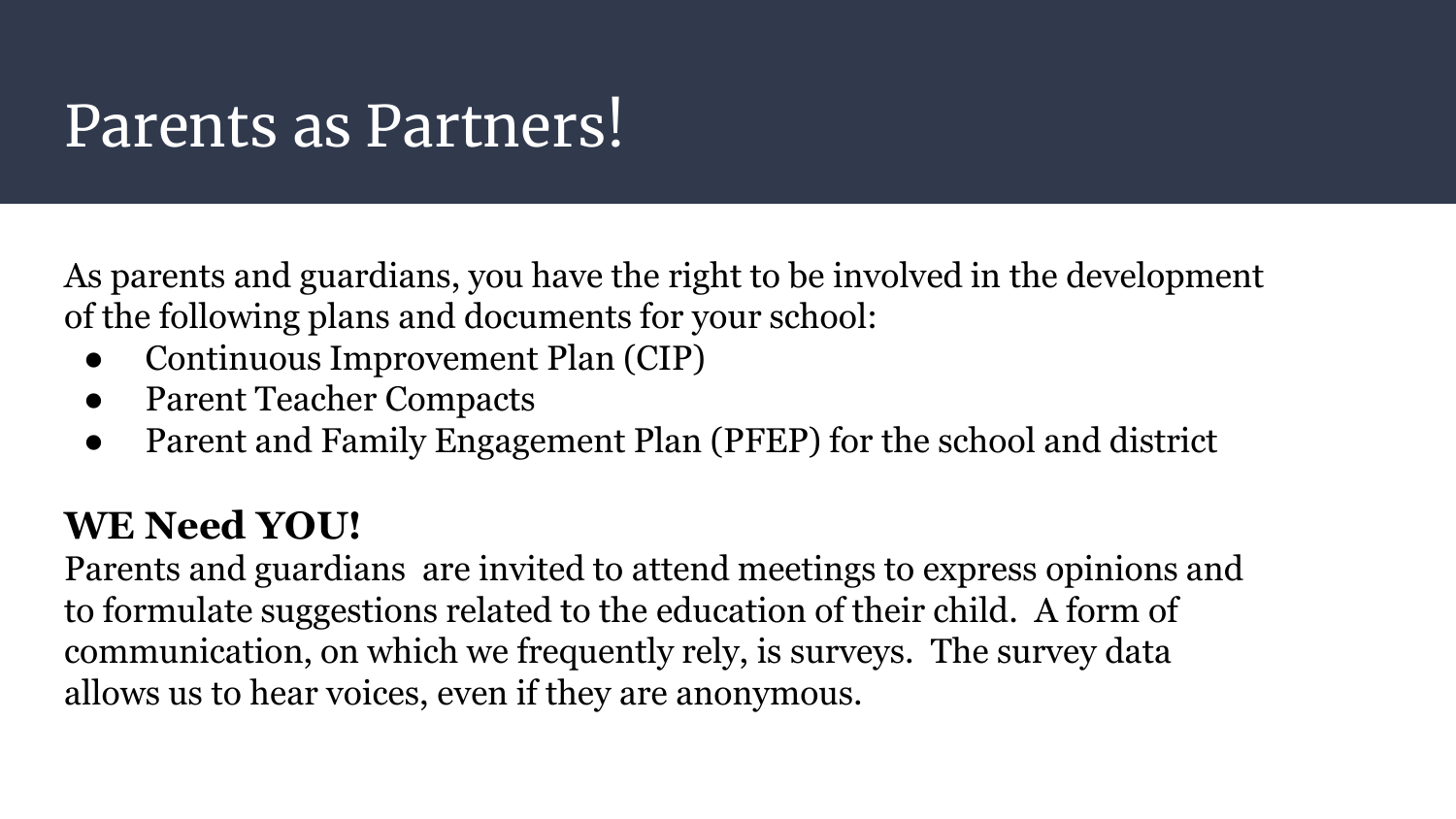### **Parents as Partners!**

Parents and guardians are invited to attend meetings to express opinions and to formulate suggestions related to the education of their child. One such meeting is the Annual Parent Title I Meeting.

#### **The Annual Title I Meeting Agenda and Requirements**

- Review all schools' Title I information
- Describe what it means to be a Title I School
- Continuous Improvement Plan